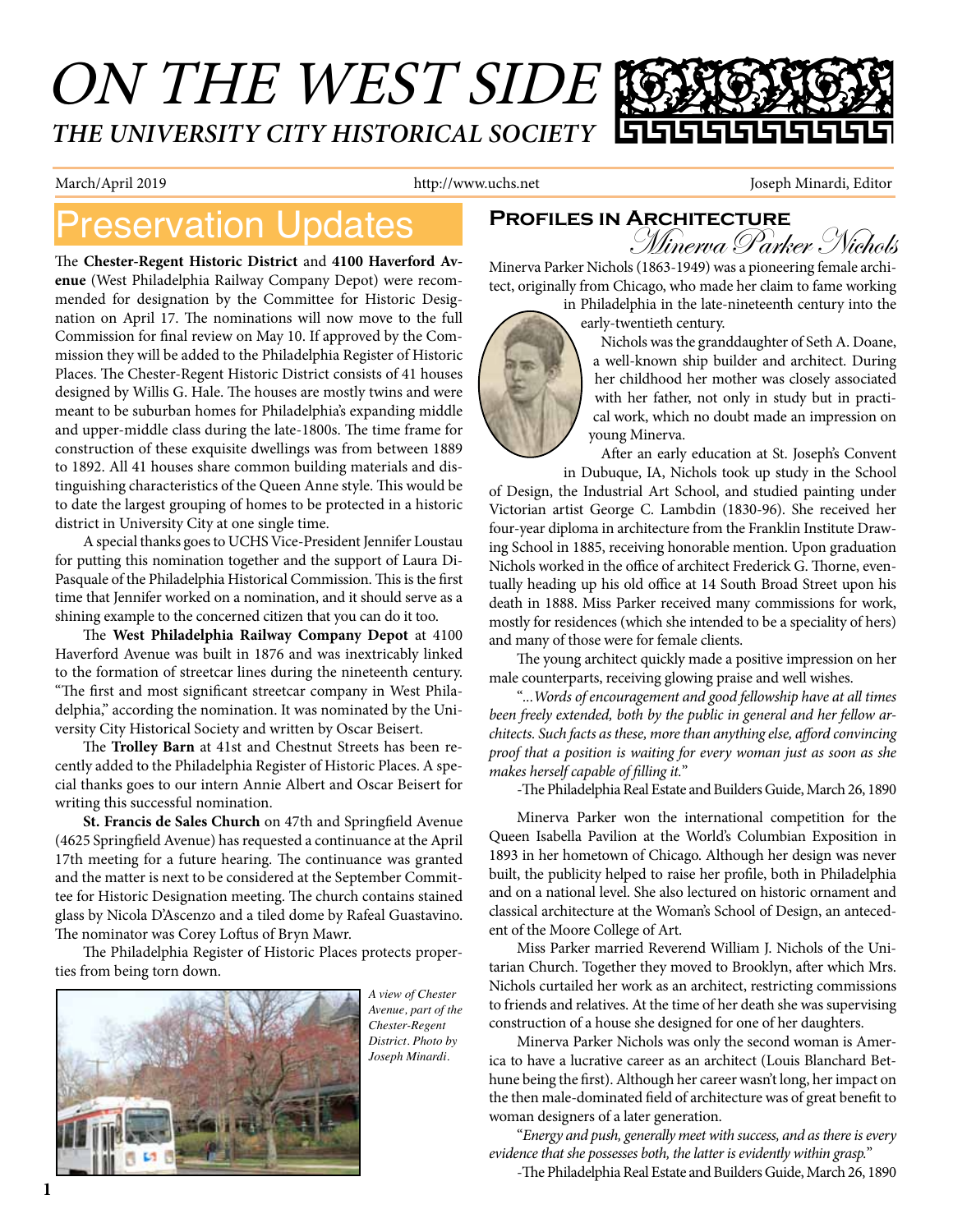# UCHS Recommended Reading: Philadelphia Mansions: Stories and Characters Behind the Walls

*We know that UCHS members love to read about our neighborhood's rich history, and when a good book comes along, we'll make a recommendation for addition to your library*.

For this issue we'd like to thank Thom Nickels for letting us interview him about his new book, *Philadelphia Mansions: Stories and Characters Be-*

*hind the Walls*. Thom is an author, a columnist, and a fiction writer who has published four novels.

**UCHS:** What inspired you to write the book, "Philadelphia Mansions: Stories and Characters Behind the Walls"?

**Thom Nickels:** That happened because of a recommendation from the editorial board of The History Press. Initially I wanted to do a book on the Loch Aerie estate in Frazer, Chester County. I grew up near Loch Aerie, a blue limestone Victorian mansion designed by Addison Hutton in 1865. Its owner was William E. Lockwood, the chief manufacturer of the men's paper collar, although the actual paper collar for men was invented by a woman in Troy, New York. Lockwood's estate encompassed 600-plus acres in the 1880s; he had his own

post office and his own train station. The Gilded Age comes to the wilds of Chester County! Lockwood and his brother, E. Dunbar, were 19th century Chester County notables although they were not blueblood Philadelphians per se. The poet James Whitcomb Riley would often stay there during his national poetry tours. The story of this house proved too narrow a concept for a book, so it was suggested that I expand the idea to include many other mansions in the region. Philadelphia Mansions was never meant to be a bricks-and-mortar architectural guidebook but, as the title suggests, the stories of the people who lived in these houses. The Lockwood mansion, for instance, fell into disarray for a number of decades and provided living space for a motorcycle gang called the Warlocks. There was a shooting in-

The Many Ways To Say... "Porch"

*Continued from previous issue*.

Portico: The roofed space, usually open on three sides, forming the entrance and centerpiece of the facade of a temple, house or church. It has columns and a pediment. A portico can be further defined by the number of columns; e.g., a "tetrastyle portico" has four columns. The term should be restricted to classical architecture and buildings based on classical models.**.**

**Stoop:** A small porch platform or staircase leading to the main entrance of a house or building. The term derives from the Dutch "stoep" (for step). Used mainly in the northeast U.S.

**Umbria or Umbrage:** From the Latin word meaning literally "that which offers shade." Victorians occasionally used this term instead of "porch" or "verandah" to show their familiarity with classical Italy.

side the house. When I toured the house there were still motorcycle tracks on the floor of one of the upstairs rooms.

**UCHS:** What types of research were involved in the writing of the book?



*Cover, Philadelphia Mansions.*

**TN:** As a working journalist for a number of newspapers and magazines for many years, I have a pretty hefty archive of published interviews I did with architects, preservationists and others that came in handy when I began working on the book. Some of these pieces were published in *Metro Philadelphia* when I was that paper's architectural critic, and the revived *Evening Bulletin* (not the original newspaper) that was around for a few years beginning in 2009, I believe. Some were published in the *Philadelphia Free Press*. My 2005 book, *Philadelphia Architecture*, also served as a personal reference. I recorded all of these interviews initially, then transcribed them by hand. As individual assignments over a five to ten year period, the painstaking aspects of transcribing them wasn't so bad, but I can't imagine what it would have been like if I had had to transcribe them all

at once rather than as separate assignments. Had I not been a working journalist all along, that's probably what I would have been forced to do. Other resources included my rather large library of old books. There were also the usual Amazon purchases and the hunt for old tomes in bookstores that specialize in out-of-print stuff. The Library Company of Philadelphia was also valuable, as was the Chester County Historical Society, especially when it came to researching Loch Aerie. I think I'm well read in Catholic-Vatican II issues, so this knowledge was useful in the sections that reference modern Catholic Church architecture.

*To be continued in next issue.*

**Verandah:** Verandahs (like balconies, pyjamas, candy and serendipity, and the French douane) came originally from Persian, which was the language of administration in India under the Mughal Empire (starting c. 1500), and continued under the British until the 1830s, when they changed it to Urdu and English. The word "verandah," which denoted a roofed, open gallery or balcony extending along the outside of a building, and which is designed for outdoor living in hot weather. The word was transplanted to England where it was applied most often to an open gallery with a roof carried on light metal supports that ran across the front of a building. With its emphasis on warm weather leisure, the "verandah" should be applied to any gallery extending across two or more side of a building. A gallery extending across one full side can be called a "verandah" or "porch." Any gallery that is less than a full side of a house or building is best called a "porch."

From *The Old-House Journal*, August 1981*.*

## **Summer Intern**

 The UCHS is pleased to announce our summer intern for 2019 will be Yujia Zhang. Yujia is from China and is attending the University of Pennsylvania in the Historic Preservation program. While performing her duties as intern, she will be assisting our organization in the nomination writing process.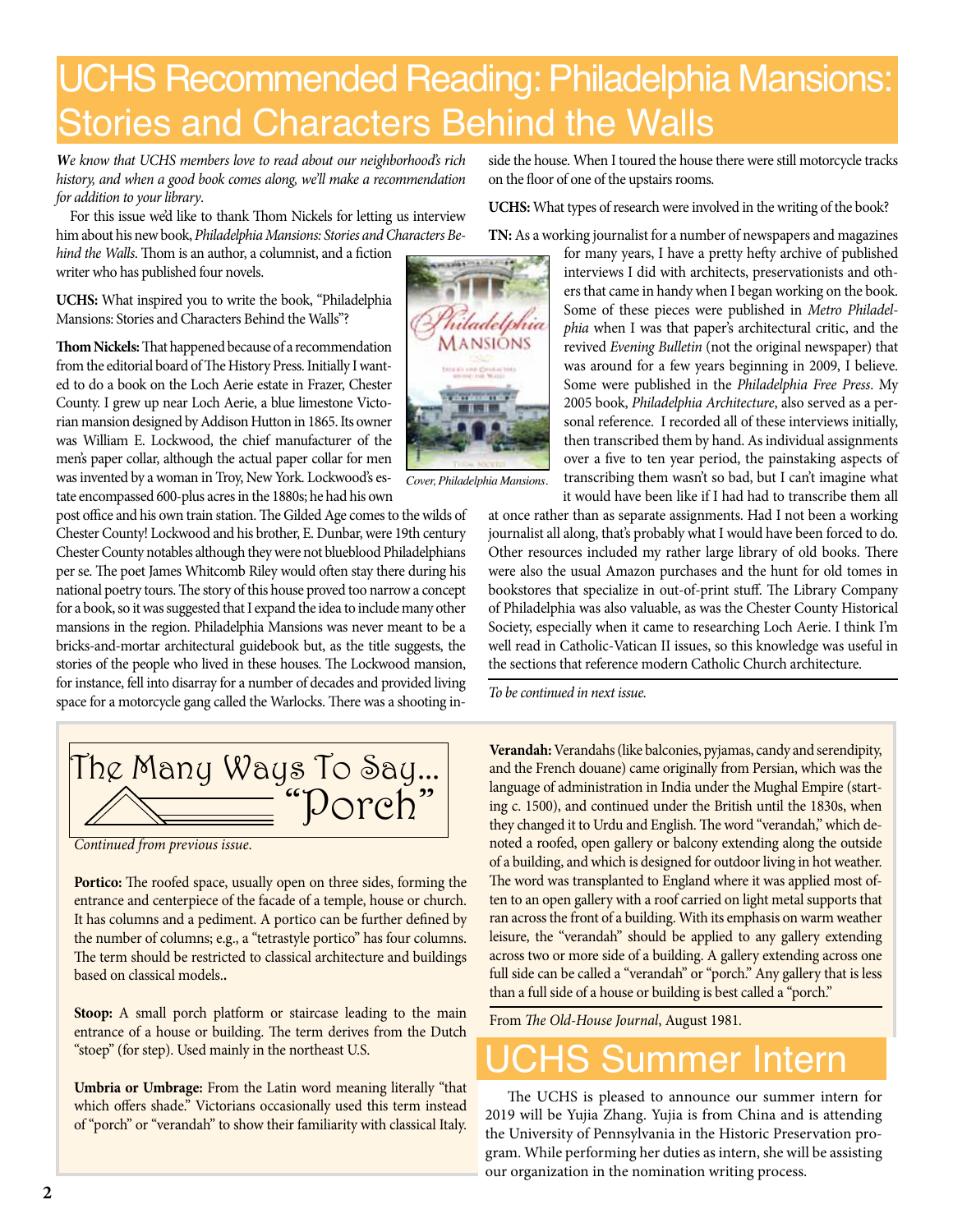# University City Historic Architecture Walks: Powelton

Powelton Village is named after the Powel family who were involved in this village on the west bank of the Schuylkill as far back as the 17th century. Samuel Powell, mayor of Philadelphia through the transition from colony to nation, built a "country seat" in 1779 and named it Powelton. A grand classical mansion, Powelton lasted over one hundred years before being torn down, but the name stuck to the neighborhood. Most of the homes date to the late 19th century, the period following the 1876 Centennial Exposition in Fairmount Park when millions traveled through the area and many decided to settle on the lovely west bank of the Schuylkill.

**1.** Starting from Sabrina's Café at 227-229 N. 34th Street let's talk about the building that houses Sabrina's and the Ross Commons. It's the Maximilian Riebeck House, an 1890 Queen Anne built for an executive of the Pennsylvania Railroad, his large family and large staff.



**2.** Kitty-corner to Sabrina's, at 3401 Powelton Avenue, is the George Burnham Residence of 1886. The style is Richardsonian Romanesque, named for the architect Henry Hobson Richardson who excelled in stone construction.

**3.** Walk west one block. On the left -- or south side-- of Powelton is a row of townhouses, 3420 through 3432, the Poth Development Apartments. They wrap right around the corner and extend south on 35th Street. The architect for these houses was Willis G. Hale, best known as the architect of the Divine Lorraine Hotel on North Broad. Built in 1895, the style is Flemish Revival, so called for the gables that extend beyond the roofline. In particular, notice the ornate crescents in the gables and the plasterwork panels on units 3422, 3426, and 3428.

**4.** On the NE corner of Powelton and 35th is a Colonial Revival house, designed around 1890 by Hazelhurst and Huckle. Colonial Revival doesn't look anything like Colonial, or Georgian, but it reinterprets classical elements such as the Palladian window, Doric columns, and the heavy architrave over the front entrance. Enjoy the playground and sitting park in the side yard of this house; it once was the site of a Renaissance mansion.

**5.** Head up 35th Street one block and turn left onto Baring Street. 3512 Baring Street is called the Patricius McManus Residence, a prominent Romanesque Revival building replete with a tower and battlements. Built in 1892, the Wilson Brothers designed it for a very successful general contractor who later moved on to an even bigger house.

**6.** Directly across the street is the Cochran House, designed by Wilson Eyre who also worked on the University of Pennsylvania Museum of Archaeology and on many Main Line and Chestnut Hill residences. This 1891 house in the Mediterranean style is a precursor of Frank Lloyd Wright's oeuvre in the Prairie Style; they both emphasized the horizontal line, especially in the deep roof overhang. Turn right onto 36th. Go north to Hamilton Street and turn right. Enjoy the Italianate and Second Empire neighborhood. How do you know it's Italianate? Lots of wooden brackets and porches, and beautiful floor-to-ceiling windows. And you can't see the roof. If the third floor windows pop through the roof, it's not Italianate, it's Second Empire, a slightly later style.

**7.** Walk two blocks to 34th and turn right or south. At Baring Street turn left and walk east. 3308 – 3310 Baring Street is a brick Queen Anne. Note the original iron fence and posts in front of these houses.

**8.** On your right at the corner of Baring and 33rd is the Cornerstone Bed & Breakfast, a stone 1865 Victorian Gothic. As you turn the corner and head south on 33rd, notice some of the belvederes on the houses, that extra room at the top of a house where one could get a "beautiful view."

**9.** At Powelton Avenue again, stop and take in the Frederick A. Poth Residence on the corner. It's a red brick Queen Anne, designed by Albert W. Dilks in 1887 for the beer baron who also developed housing.

**10.** Turn around and see his development houses, 3301 through 3315 Powelton Street, designed by Otto C. Wolf. Poth was also the developer for the Hale apartments you saw on the 3400 block of Powelton and more apartments on the 3500 block of Powelton.

Walk west along Powelton and you're back where you started at Sabrina's Café.

### UCHS Oral History Project, UCHS Oral History Project,<br>Episode Number 3, the Molozniks The University City Historical Section will be

 The UCHS has recently completed the third installment of our oral history project with an interview of Betty and Joe Moloznik, both of whom were once active UCHS members. The interview was conducted in March at their apartment. Betty and Joe had interesting stories to tell about their time in University City. You can watch the video by typing in University City Historical Society into YouTube and finding the UCHS YouTube Channel.

The University City Historical Society will have a table at the Spruce Hill May Fair on **May 11th** at Clark Park starting at 12 noon. As usual, we will have a variety of items for sale and will be talking history with the neighbors. Stop on by our table and say "Hi!"

We will also have a table at the Baltimore Avenue Dollar Stroll on **June 6th** from 5:30 to 8:30. Our table will be set up outside of Calvary United Church on the Baltimore Avenue side. We will have many items available for sale. So come on by and see us on June 6th.